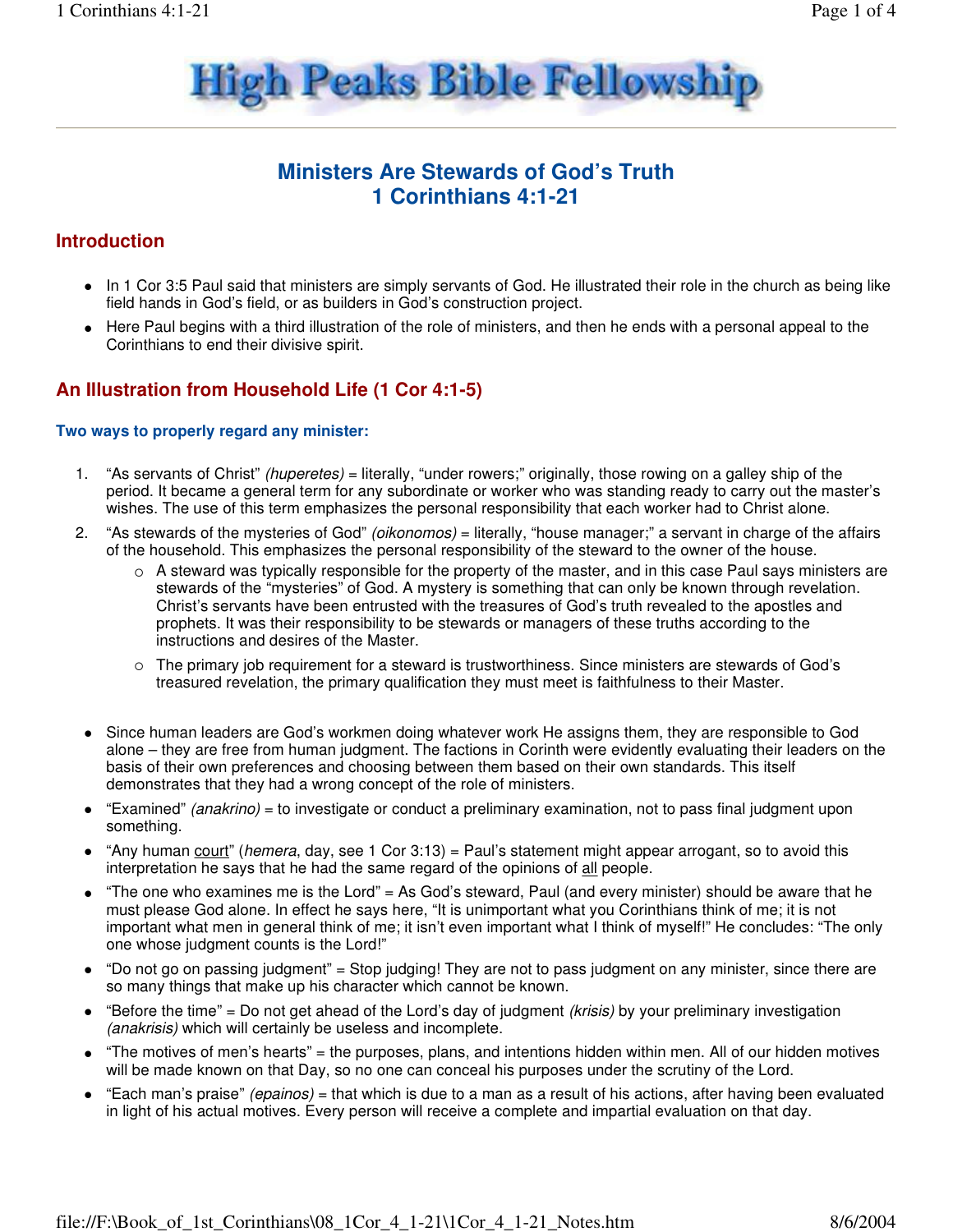# **Paul's Personal Appeal (1 Cor 4:6-21)**

- He closes his argument with a personal appeal to them to have the right attitude toward him and all of their other leaders.
- "Figuratively applied to myself and Apollos" = here Paul states he made use of himself and Apollos to stand for all the ministers or leaders which the Corinthians were holding in high regard. Paul's argument was that the divisive spirit in Corinth was in part caused by a wrong concept of ministers, and he was one of those ministers.
- "Learn not to exceed what is written" = Paul wants the Corinthians to  $\frac{learn}{learn}$  something from his previous discussion! When faced with dilemmas like this, Paul's standard approach is to ask, "What does the Bible say? Do not go beyond what is written in the Scriptures."
- "Become arrogant in behalf of one against the other" = this refers to their divisive spirit. When one says, "I am of Paul" they are also saying, "I am against Apollos!" They are saying, "UP (huper, above, over) with Paul, and DOWN (kata, down) with Apollos!" They were taking pride in being for one and against another.
- Paul punctures their pride by asking three pointed questions:
	- 1. "Who regards you as superior?" (diakrino) = literally, "Who distinguishes you (above another)?" to distinguish, sift through, or separate things. Who has separated you from others, making you superior to others? Arrogance is based on the notion of superiority in terms of human effort or ability. So, in the next question, Paul addresses their supposed superior abilities.
	- 2. "What do you have that you did not receive?" = What abilities or gifts do you have that do not come from God? However you obtained it, it was ultimately the gift of God. No one can say that his so-called superior abilities are really his own! No one should take credit for producing something that was really a gift given to him.
	- 3. "Why do you boast as if you did not receive it?" = Why do you boast as if it were the result of your own effort or skill?
- The Corinthians are acting like the masters of the house, rather than like members of the house to whom the stewards or household managers are ministering.
- Here Paul uses sarcasm to set up a dramatic contrast between their so-called "exalted" position and his own lowly position as an apostle.
	- $\circ$  "You are already filled" *(korennumi)* = occurs only here and in Acts 27:38, "And when they had eaten enough." It is usually applied to a feast, and pictures those who have stuffed themselves.
	- $\circ$  "Have already become rich" (plouteo) = to be richly supplied; affluent in resources.
	- $\circ$  "Have become kings without us" *(basileuo)* = assumed the throne, taken the highest-ranking position.
	- $\circ$  The emphasis in these three word pictures is on the terms  $\frac{a}{a}$  and  $\frac{a}{b}$  without us. The implication is that the Corinthians think they have somehow attained all they can spiritually.
	- $\circ$  The first metaphor pictures people completely filled with food; the second is of those who are so rich that they lack nothing; the third is of those who are raised to the highest position where there is no place left to which to ascend.
	- "I wish you had become kings" = the implication is that they were <u>not</u>! It is as if Paul is saying, "You are so puffed up and satisfied with your own favorite teachers and your own spiritual attainments, that you feel like those filled full at a feast, or as a rich man priding himself in his riches, or as the top-ranking people in the land."
- Paul introduces the contrast: "You have become kings, but the case is very different with us."
- "Last of all" = They were acting as if God had put the apostles at the end of their victory procession, like those under a sentence of death, to show them off as spectacles of shame to the world and to angels and to men.
- "Condemned to death" = This is probably an allusion to the practice of bringing condemned criminals into the amphitheatre to fight with beasts or with one another as gladiators.
- "Become a spectacle" (theatron) = literally, "a theatrical spectacle." The illustration is of the Roman amphitheaters in which various exhibitions were put on show for the pleasure of the spectators.
- Paul provides three contrasts in the areas of knowledge, manner, and worldly position:
	- 1. Knowledge: "We are fools" (moros) = stupid; appearing absurd "You are prudent" (phronimos) = sagacious, clever, enlightened
	- 2. Manner or Bearing: "We are weak" (asthenes) = without strength; impotent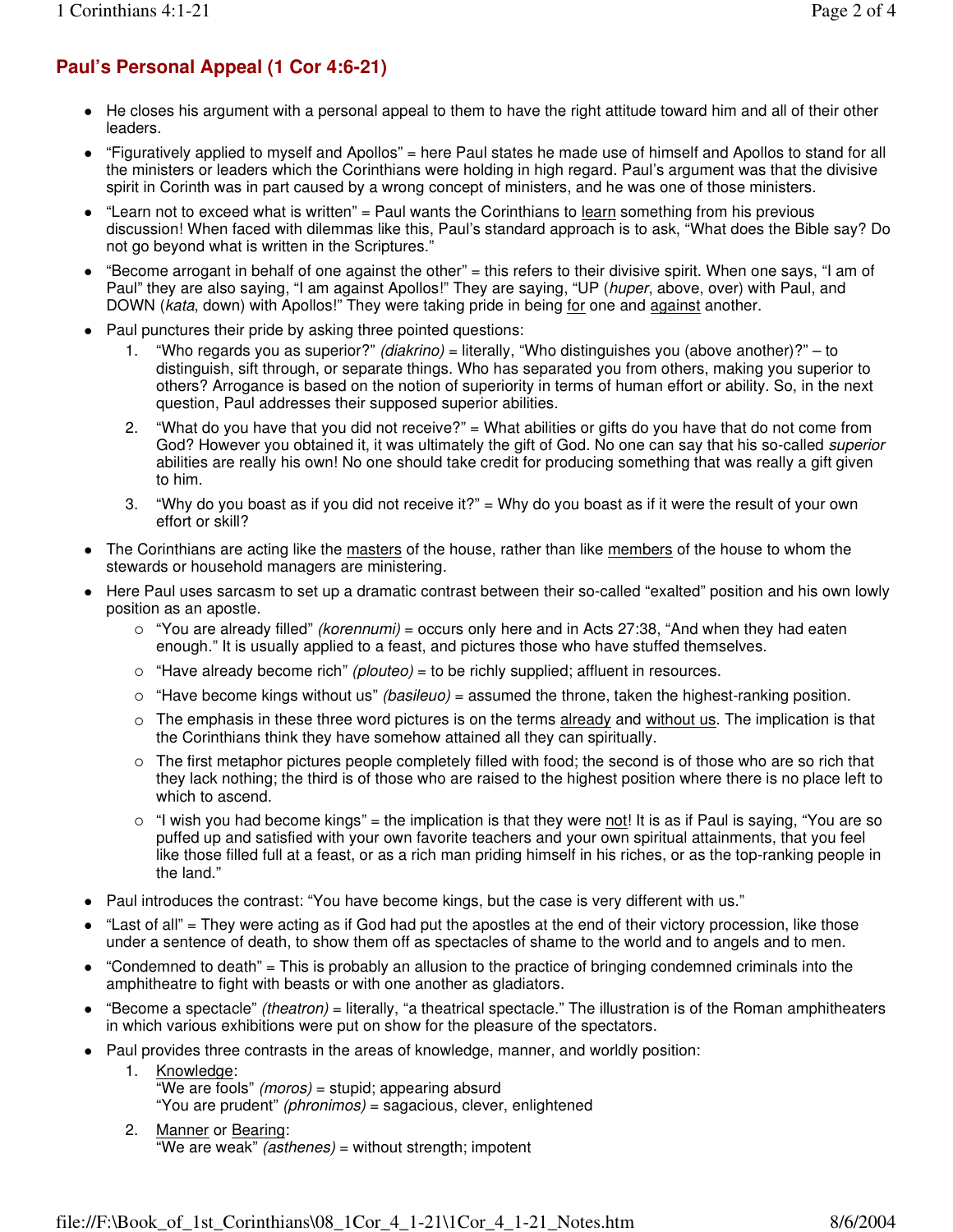"You are strong" (ischuros) = forceful or mighty

- 3. Worldly Position: "You are distinguished" (endoxos) = 'in glory,' held in esteem "We are without honor" (atimos) = having no value, worth, or dignity; despised; looked down upon
- Here Paul begins a serious summary of his actual sufferings and trials. These hardships were still continuing and
- were to be regarded as a part of the condition of an apostle.
- $\bullet$  "Scum of the world" *( perikatharmata)* = to cleanse all round; that which is thrown off in cleansing; refuse or trash. That which is collected by sweeping a house, or that which is cast away after purifying something. This is a strong expression to denote the contempt and scorn with which the apostles were being regarded.
- "Dregs of all things" (peripsema) = scraping around; garbage or dirt rubbed off something.

### **Paul follows harsh words with tenderness and encouragement to imitate his fatherly example.**

- "I do not write to shame you" = Paul is not ridiculing them or mocking them. His purpose was much higher and nobler than that. No minister ought to reprove someone merely to overwhelm him with shame, but his object should always be to make his brother better.
- $\bullet$  "To admonish you" *(noutheteo)* = to put something into the mind with the purpose of gently reproving the person.
- "Countless tutors, but one father" = all the subsequent teachers in Corinth could be regarded as their tutors or instructors, but only Paul could be considered their spiritual father. He was the one who was used by God initially to bring them to Christ – he was the instrument of their conversion.
- "Be imitators of me" (mimetes) = keep on becoming (present middle imperative) imitators of me. Paul had no desire to form parties or sects when he was with them, and so he exhorts them to imitate his example in this.
- "For this reason" = that they might be better imitators of Paul and more obedient to his instructions.
- Two Things About Timothy:
	- 1. Much beloved by Paul very dear to him as a companion and co-worker.
	- 2. A Christian minister proven to be trustworthy over his years of service with Paul.
- $\bullet$  "Remind you of my ways" = to call to mind. Way *(hodos)* = a well-traveled road; also, a course of conduct; a way of thinking, feeling, and acting.
- "As I teach everywhere in every church" = Timothy will remind the Corinthians of Paul's teachings, the doctrines or truths of the Faith which Paul shared everywhere he went. A major part of ministry work is teaching the Word of God, because people cannot come to believe and practice truths that they do not know.
- Paul warns of his coming with discipline and rebuke. Some of the Corinthians may think that he is sending Timothy because he does not want to face them himself. Arrogance is a key result of having a divisive spirit within the church. Where there is arrogance, there is a real problem.
- "But I will come" = Paul promises that he will visit them as soon as the Lord allows.
- "I will know" (ginosko) = I will fully understand and (by implication) I will put to the test.
	- 1. "Not the words" = Paul is not concerned about their high-sounding speech or philosophical rhetoric. Talk is cheap, but can they stand up to the exercise of God's apostolic authority wielded by the apostle Paul?
	- 2. "But their power" (dunamis) = the inherent power residing in something by virtue of its basic nature. Paul will know and test the character of their lives and the extent of their influence within the church.
- "Kingdom of God" (basilea) = Paul seems to present this as a contrast with 1 Cor 4:8 where he said the Corinthians had become kings (basileuo) – they had assumed the throne, supposing they had reached the pinacle of spirituality. Here he contrasts that with what it truly means to be spiritual!
- What is it that confirms the presence of God's kingdom? It is not empty speeches, but the demonstrated power of the Holy Spirit; it is the obvious rule or reign of God in the life of the church.
- "What do you desire?" = Whether he responds in tenderness or strictness is totally up to them. He will come  $$ either as a stern disciplinarian or as their loving "father" in the Lord.
- When a Christian slips into wrong behavior or wrong doctrine, he needs to be corrected. He needs to be told in love, but with firmness, that his Christian life is not what it should be, or that he is not acting on the principles he has already learned. Such confrontations are never easy, but they are sometimes necessary.